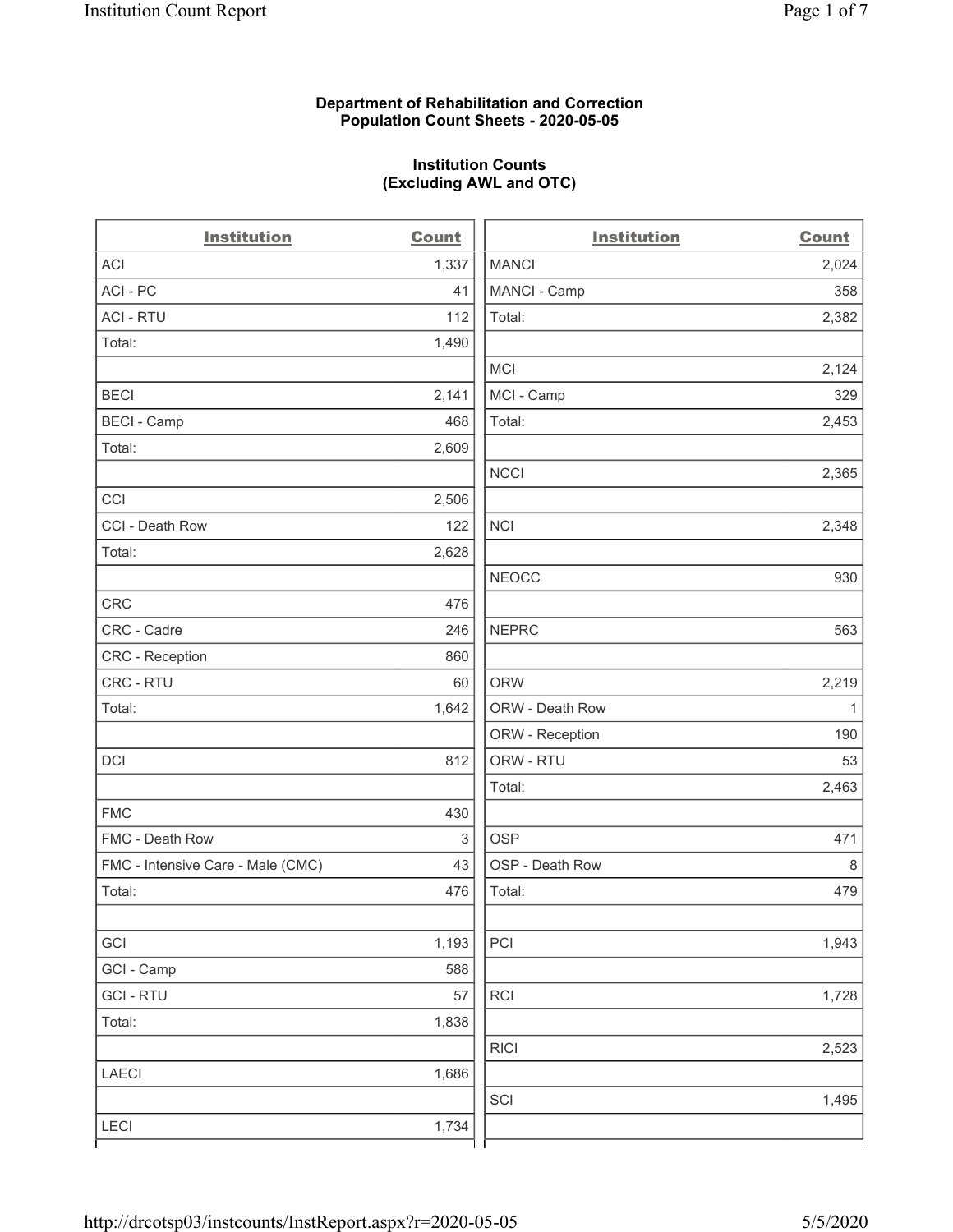| LECI - Camp              | 174   | <b>SOCF</b>    |                          | 1,183  |
|--------------------------|-------|----------------|--------------------------|--------|
| Total:                   | 1,908 | SOCF - RTU     |                          | 34     |
|                          |       | Total:         |                          | 1,217  |
| <b>LOCI</b>              | 2,221 |                |                          |        |
|                          |       | <b>TCI</b>     |                          | 1,035  |
| <b>LORCI</b>             | 212   | TCI - Camp     |                          | 380    |
| LORCI - Cadre            | 133   | Total:         |                          | 1,415  |
| <b>LORCI - Reception</b> | 1,196 |                |                          |        |
| Total:                   | 1,541 | <b>TOCI</b>    |                          | 770    |
|                          |       | TOCI - PC      |                          | 146    |
| <b>MACI</b>              | 963   | Total:         |                          | 916    |
| MACI - Minimum           | 1,198 |                |                          |        |
| Total:                   | 2,161 | <b>WCI</b>     |                          | 1,263  |
|                          |       | <b>WCI-RTU</b> |                          | 34     |
|                          |       | Total:         |                          | 1,297  |
|                          |       |                | <b>Total Population:</b> | 47,529 |

\* The Total Population includes 30 Offenders with Reason Codes 30 & 31. \*\* The Total Population includes 36 Offenders with Reason Code 0A.

# **Male Population by Security Level (Include AWL and Exclude OTC)**

| <b>Security Level</b>  |                   | <b>Body</b> | <b>AWL</b> | $(-OTC)$ | <b>Total</b> |
|------------------------|-------------------|-------------|------------|----------|--------------|
| <b>Total Level E</b>   |                   | 1,006       | 5          | 3        | 1,008        |
| Total Level 4          |                   | 1,611       | 8          |          | 1,612        |
| Total Level 3          |                   | 9,745       | 81         | 72       | 9,754        |
| Total Level 2          |                   | 16,440      | 112        | 67       | 16,485       |
| Total Level 1          |                   | 14,673      | 99         | 38       | 14,734       |
| <b>Total Death Row</b> |                   | 137         | 0          | $\Omega$ | 137          |
|                        | <b>Total Male</b> | 43,612      | 305        | 187      | 43,730       |

# **Female Population by Institution (Include AWL and Exclude OTC)**

| <b>Institution</b>     | <b>Body</b> | <b>AWL</b> | $(-OTC)$ | <b>Total</b> |
|------------------------|-------------|------------|----------|--------------|
| <b>DCI</b>             | 811         | っ          |          | 812          |
| <b>FMC</b>             | 6           |            |          | 6            |
| <b>NEPRC</b>           | 563         | 6          | 4        | 565          |
| <b>ORW</b>             | 2,219       | 22         | 13       | 2,228        |
| <b>ORW - Death Row</b> |             |            |          |              |
| ORW - Reception        | 190         |            |          | 190          |
|                        |             |            |          |              |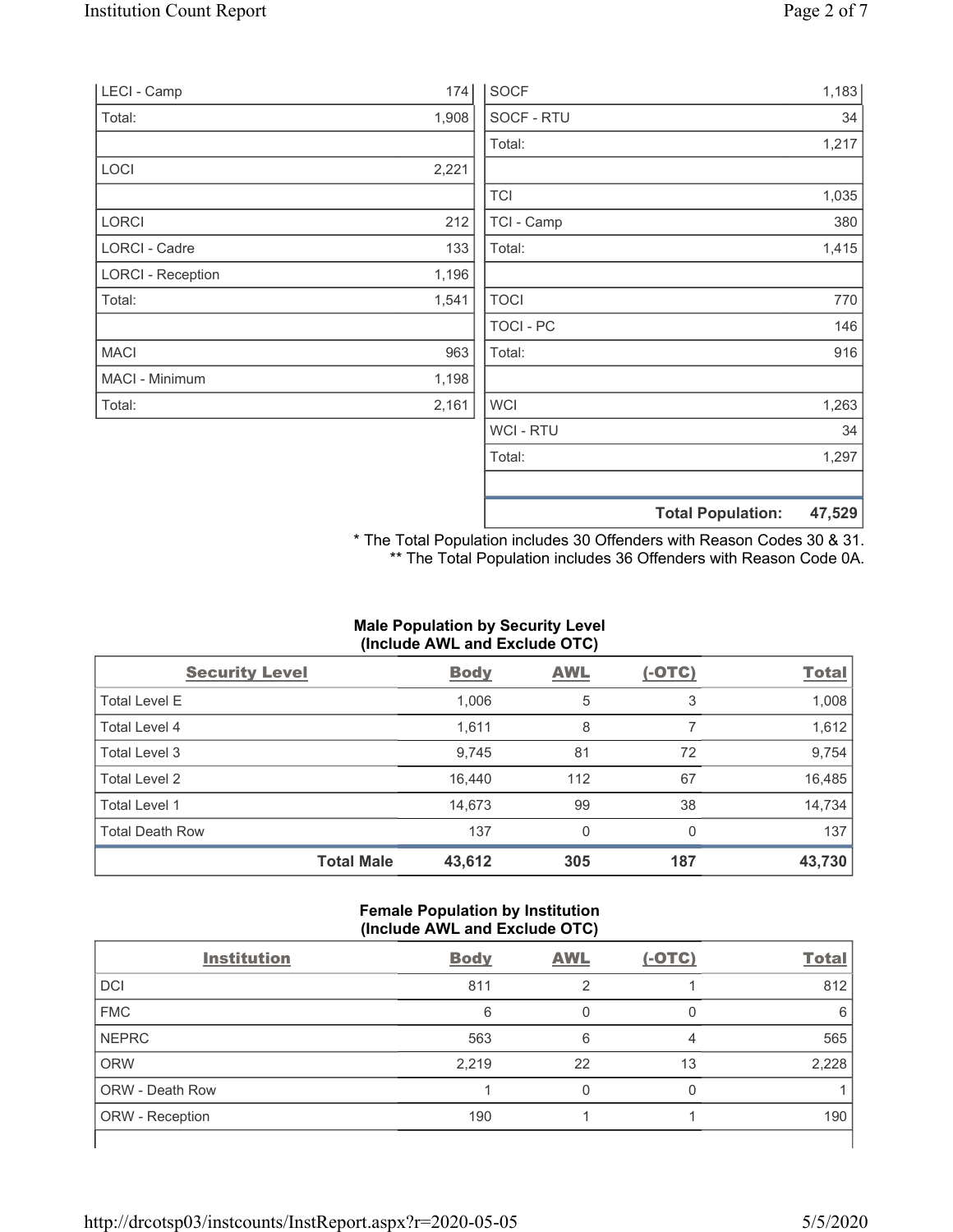| l ORW - RTU |                          | 53     |     |     | 53     |
|-------------|--------------------------|--------|-----|-----|--------|
|             | <b>Total Female</b>      | 3,843  | 31  | 19  | 3,855  |
|             |                          |        |     |     |        |
|             | <b>Total Population:</b> | 47,455 | 336 | 206 | 47,585 |

# **Male Population by Institution: Security Level 5 and E (Include AWL and Exclude OTC)**

| <b>Institution</b>   | <b>Body</b>    | <b>AWL</b>          | $(-OTC)$                | <b>Total</b>   |
|----------------------|----------------|---------------------|-------------------------|----------------|
| ACI                  | 1              | $\mathbf 0$         | $\mathsf{O}\xspace$     | $\mathbf{1}$   |
| CRC                  | 1              | $\mathbf 0$         | $\mathsf{O}\xspace$     | $\mathbf{1}$   |
| CRC - Reception      | $\overline{2}$ | $\mathbf 0$         | $\mathbf 0$             | $\sqrt{2}$     |
| CRC - RTU            | $\overline{4}$ | $\mathsf{O}\xspace$ | $\mathsf{O}\xspace$     | $\overline{4}$ |
| ${\sf FMC}$          | 1              | $\mathbf 0$         | $\mathsf{O}\xspace$     | $\mathbf{1}$   |
| LECI                 | 22             | $\mathbf 0$         | $\mathsf{O}\xspace$     | 22             |
| LORCI                | 1              | $\mathbf 0$         | $\mathsf{O}\xspace$     | 1              |
| <b>MACI</b>          | 14             | $\mathbf{1}$        | 1                       | 14             |
| <b>MANCI</b>         | 18             | $\mathbf 0$         | $\mathsf{O}\xspace$     | 18             |
| <b>NEOCC</b>         | 34             | $\mathbf 0$         | $\mathbf 0$             | 34             |
| OSP                  | 289            | $\mathbf{1}$        | 1                       | 289            |
| RCI                  | $19$           | $\mathbf 0$         | $\mathbf 0$             | $19$           |
| <b>RICI</b>          | 1              | $\mathbf 0$         | $\mathbf 0$             | $\mathbf{1}$   |
| SOCF                 | 458            | $\mathbf{1}$        | 1                       | 458            |
| <b>TCI</b>           | $\sqrt{5}$     | $\mathbf 0$         | $\mathsf 0$             | $\sqrt{5}$     |
| <b>TOCI</b>          | 115            | $\mathbf{1}$        | $\mathsf{O}\xspace$     | 116            |
| TOCI - PC            | $\overline{2}$ | $\mathbf 0$         | $\mathsf 0$             | $\overline{2}$ |
| <b>WCI</b>           | 15             | $\mathbf{1}$        | $\mathsf{O}\xspace$     | $16$           |
| WCI - RTU            | $\overline{4}$ | $\mathbf 0$         | 0                       | $\overline{4}$ |
| <b>Total Level 5</b> | 1,006          | 5                   | $\overline{\mathbf{3}}$ | 1,008          |

# **Male Population by Institution: Security Level 4 (Include AWL and Exclude OTC)**

| <b>Institution</b>                | <b>Body</b> | <b>AWL</b> | $(-OTC)$ | <b>Total</b> |
|-----------------------------------|-------------|------------|----------|--------------|
| ACI                               |             |            |          |              |
| CRC                               | 10          |            |          | 10           |
| CRC - Reception                   |             |            |          |              |
| CRC - RTU                         | 11          |            |          |              |
| <b>FMC</b>                        |             |            |          |              |
| FMC - Intensive Care - Male (CMC) |             |            |          |              |
| LOCI                              |             |            |          |              |
|                                   |             |            |          |              |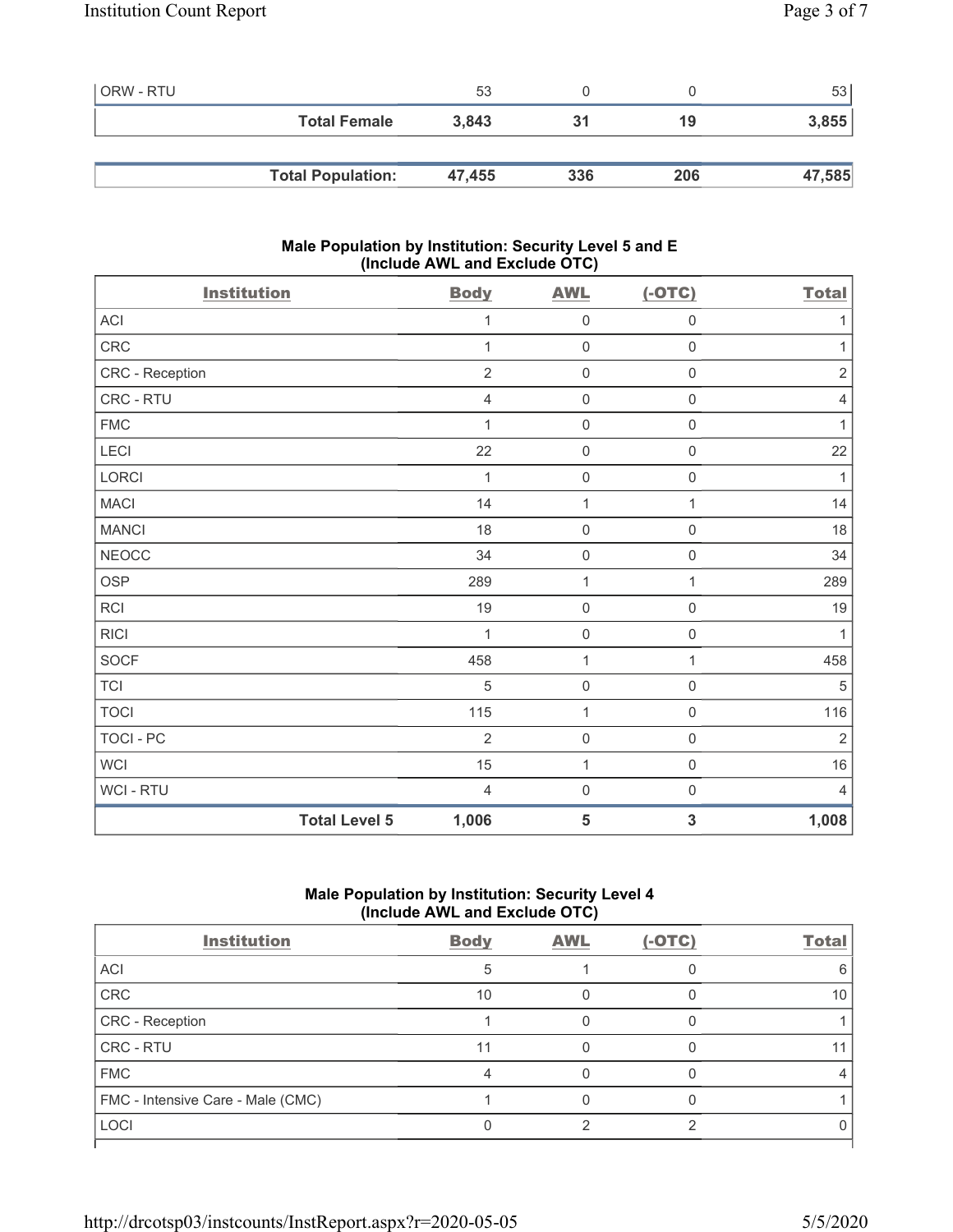| LORCI                    |                      | 10    | 0              | 0        | 10 <sup>1</sup> |
|--------------------------|----------------------|-------|----------------|----------|-----------------|
| <b>LORCI - Cadre</b>     |                      |       | 0              | $\Omega$ |                 |
| <b>LORCI - Reception</b> |                      | 5     | 0              | $\Omega$ | 5               |
| <b>MACI</b>              |                      | 18    | $\Omega$       | $\Omega$ | 18              |
| <b>OSP</b>               |                      | 161   |                |          | 161             |
| SOCF                     |                      | 693   | $\overline{4}$ | 4        | 693             |
| SOCF - RTU               |                      | 34    | 0              | 0        | 34              |
| <b>TOCI</b>              |                      | 639   | $\mathbf 0$    | 0        | 639             |
| TOCI - PC                |                      | 13    | $\mathbf 0$    | 0        | 13              |
| <b>WCI</b>               |                      |       | $\mathbf 0$    | $\Omega$ | 1               |
| WCI - RTU                |                      | 4     | $\Omega$       | $\Omega$ | $\overline{4}$  |
|                          | <b>Total Level 4</b> | 1,611 | 8              |          | 1,612           |

#### **Male Population by Institution: Security Level 3 (Include AWL and Exclude OTC)**

| <b>Institution</b>                | <b>Body</b>    | <b>AWL</b>          | $(-OTC)$            | <b>Total</b>   |
|-----------------------------------|----------------|---------------------|---------------------|----------------|
| <b>ACI</b>                        | 19             | $\mathsf{O}\xspace$ | $\mathsf{O}\xspace$ | 19             |
| ACI-PC                            | 8              | $\mathsf 0$         | $\mathbf 0$         | $\,8\,$        |
| <b>BECI</b>                       | 17             | $\mathbf 0$         | $\mathsf{O}\xspace$ | 17             |
| CCI                               | 10             | $\mathsf{O}\xspace$ | $\mathbf 0$         | 10             |
| <b>CRC</b>                        | 193            | $\,8\,$             | 8                   | 193            |
| CRC - Cadre                       | 14             | $\mathbf 0$         | $\mathbf 0$         | 14             |
| CRC - Reception                   | 70             | $\,8\,$             | 8                   | 70             |
| CRC - RTU                         | 43             | $\mathsf{O}\xspace$ | $\mathbf 0$         | 43             |
| <b>FMC</b>                        | 12             | $\overline{2}$      | $\mathbf 0$         | 14             |
| FMC - Intensive Care - Male (CMC) | $\overline{2}$ | $\mathsf{O}\xspace$ | $\mathbf 0$         | $\sqrt{2}$     |
| GCI                               | $\overline{7}$ | $\mathbf 0$         | $\mathbf 0$         | $\overline{7}$ |
| <b>GCI-RTU</b>                    | $\mathbf{1}$   | $\mathsf 0$         | $\mathbf 0$         | $\mathbf{1}$   |
| <b>LAECI</b>                      | 25             | $\mathbf{1}$        | $\mathbf{1}$        | 25             |
| LECI                              | 1,553          | $\sqrt{5}$          | 5                   | 1,553          |
| LOCI                              | 8              | $\mathbf 0$         | $\mathbf 0$         | $\,8\,$        |
| LORCI                             | 67             | 27                  | 27                  | 67             |
| LORCI - Cadre                     | 12             | $\mathbf 0$         | $\mathsf{O}\xspace$ | 12             |
| <b>LORCI - Reception</b>          | 250            | $\overline{2}$      | $\mathbf{1}$        | 251            |
| <b>MACI</b>                       | 816            | $\overline{2}$      | $\overline{2}$      | 816            |
| <b>MANCI</b>                      | 1,869          | $\,8\,$             | $\overline{7}$      | 1,870          |
| <b>MCI</b>                        | 12             | $\mathbf 0$         | $\mathbf 0$         | 12             |
| <b>NCCI</b>                       | 32             | $\mathbf 0$         | $\mathbf 0$         | 32             |
| <b>NCI</b>                        | 12             | $\mathsf{O}\xspace$ | $\mathsf{O}\xspace$ | 12             |
| <b>NEOCC</b>                      | 838            | $\mathbf{1}$        | 1                   | 838            |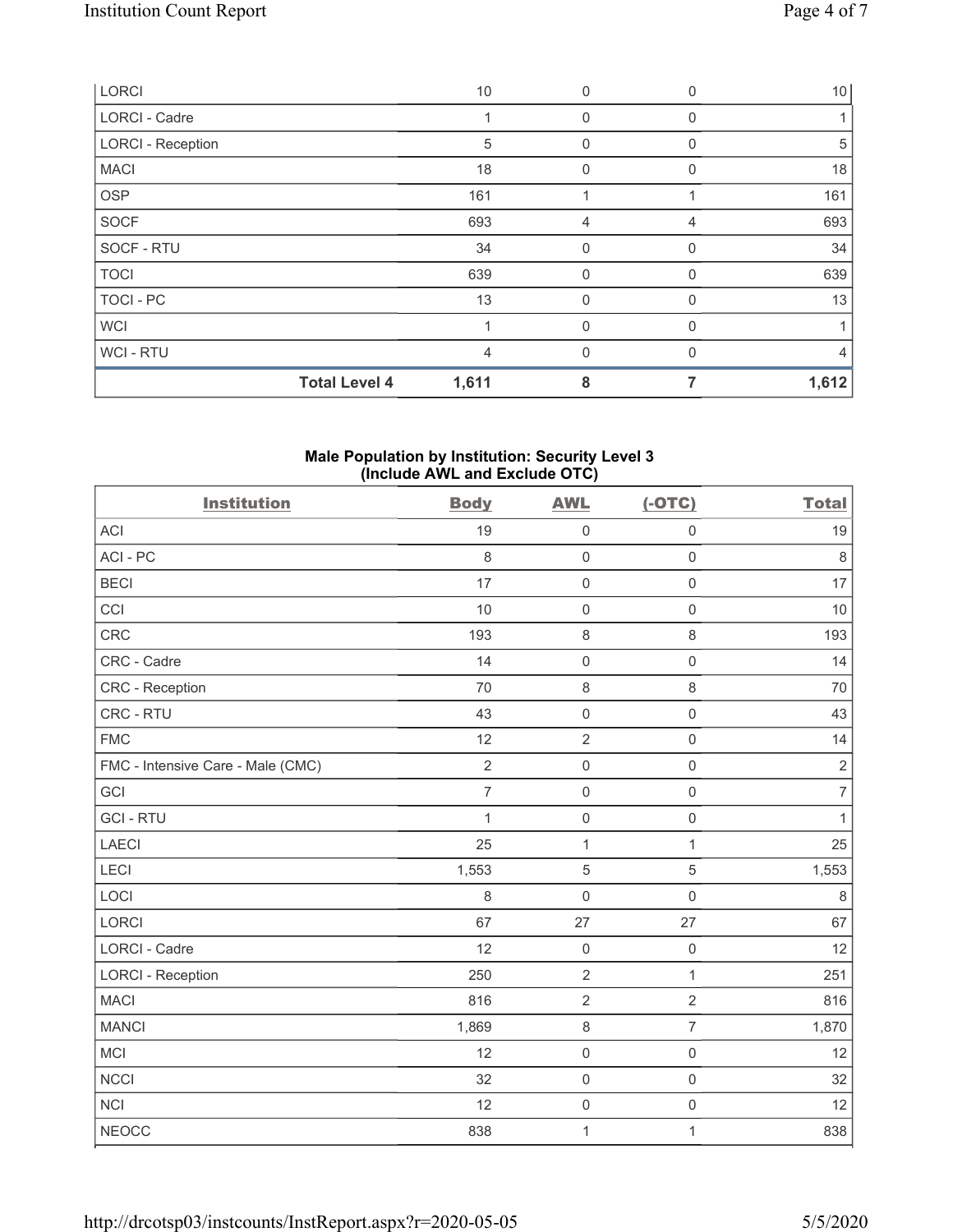| OSP         |                      | 3     | $\mathbf 0$    | 0           | $\mathbf{3}$ |
|-------------|----------------------|-------|----------------|-------------|--------------|
| PCI         |                      | 47    | $\overline{2}$ | 0           | 49           |
| <b>RCI</b>  |                      | 1,519 | $\,6$          | 4           | 1,521        |
| <b>RICI</b> |                      | 27    | $\mathbf 0$    | $\mathbf 0$ | 27           |
| SCI         |                      | 21    | $\mathbf 0$    | $\Omega$    | 21           |
| SOCF        |                      | 32    | $\mathbf 0$    | $\mathbf 0$ | 32           |
| <b>TCI</b>  |                      | 909   | $\sqrt{3}$     | 3           | 909          |
| TCI - Camp  |                      |       | $\mathbf 0$    | 0           |              |
| <b>TOCI</b> |                      | $9\,$ | 0              | 0           | 9            |
| TOCI - PC   |                      | 77    | $\mathbf 0$    | $\Omega$    | 77           |
| <b>WCI</b>  |                      | 1,188 | 6              | 5           | 1,189        |
| WCI-RTU     |                      | 22    | $\mathbf 0$    | $\Omega$    | 22           |
|             | <b>Total Level 3</b> | 9,745 | 81             | 72          | 9,754        |

### **Male Population by Institution: Security Level 2 (Include AWL and Exclude OTC)**

| <b>Institution</b>                | <b>Body</b>    | <b>AWL</b>          | $(-OTC)$            | <b>Total</b> |
|-----------------------------------|----------------|---------------------|---------------------|--------------|
| <b>ACI</b>                        | 740            | 1                   | $\mathsf{O}\xspace$ | 741          |
| ACI-PC                            | 24             | $\mathbf 0$         | $\mathsf 0$         | 24           |
| <b>ACI - RTU</b>                  | 90             | $\mathbf 0$         | $\mathsf{O}\xspace$ | 90           |
| <b>BECI</b>                       | 1,448          | $\boldsymbol{9}$    | $\sqrt{5}$          | 1,452        |
| <b>BECI - Camp</b>                | $\overline{2}$ | $\mathsf{O}\xspace$ | $\mathsf{O}\xspace$ | $\sqrt{2}$   |
| CCI                               | 1,888          | $\boldsymbol{9}$    | $\overline{7}$      | 1,890        |
| <b>CRC</b>                        | 140            | $\overline{2}$      | $\overline{2}$      | 140          |
| CRC - Cadre                       | 232            | $\mathbf 0$         | $\mathbf 0$         | 232          |
| <b>CRC</b> - Reception            | 364            | $6\,$               | $\overline{5}$      | 365          |
| CRC - RTU                         | $\overline{2}$ | $\mathbf 0$         | $\mathbf 0$         | $\sqrt{2}$   |
| CRC - Youth                       | $\mathsf 0$    | $\overline{2}$      | $\overline{2}$      | $\mathbf 0$  |
| DCI                               | 1              | $\mathbf 0$         | $\mathbf 0$         | 1            |
| <b>FMC</b>                        | 22             | $\overline{2}$      | $\mathbf 0$         | 24           |
| FMC - Intensive Care - Male (CMC) | 12             | $\mathbf 0$         | $\mathbf 0$         | 12           |
| GCI                               | 473            | $\mathbf 0$         | $\mathbf 0$         | 473          |
| <b>GCI-RTU</b>                    | 42             | $\mathbf 0$         | $\mathsf{O}\xspace$ | 42           |
| <b>LAECI</b>                      | 1,075          | $\,8\,$             | 8                   | 1,075        |
| LECI                              | 155            | $\mathbf 0$         | $\mathsf{O}\xspace$ | 155          |
| LOCI                              | 1,336          | $\boldsymbol{9}$    | $\sqrt{5}$          | 1,340        |
| <b>LORCI</b>                      | 91             | $\overline{7}$      | $\overline{7}$      | 91           |
| <b>LORCI - Cadre</b>              | 114            | $\mathbf 0$         | $\mathsf{O}\xspace$ | 114          |
| <b>LORCI - Reception</b>          | 406            | $\mathbf 0$         | $\mathbf 0$         | 406          |
| <b>MACI</b>                       | 115            | $\overline{2}$      | $\overline{2}$      | 115          |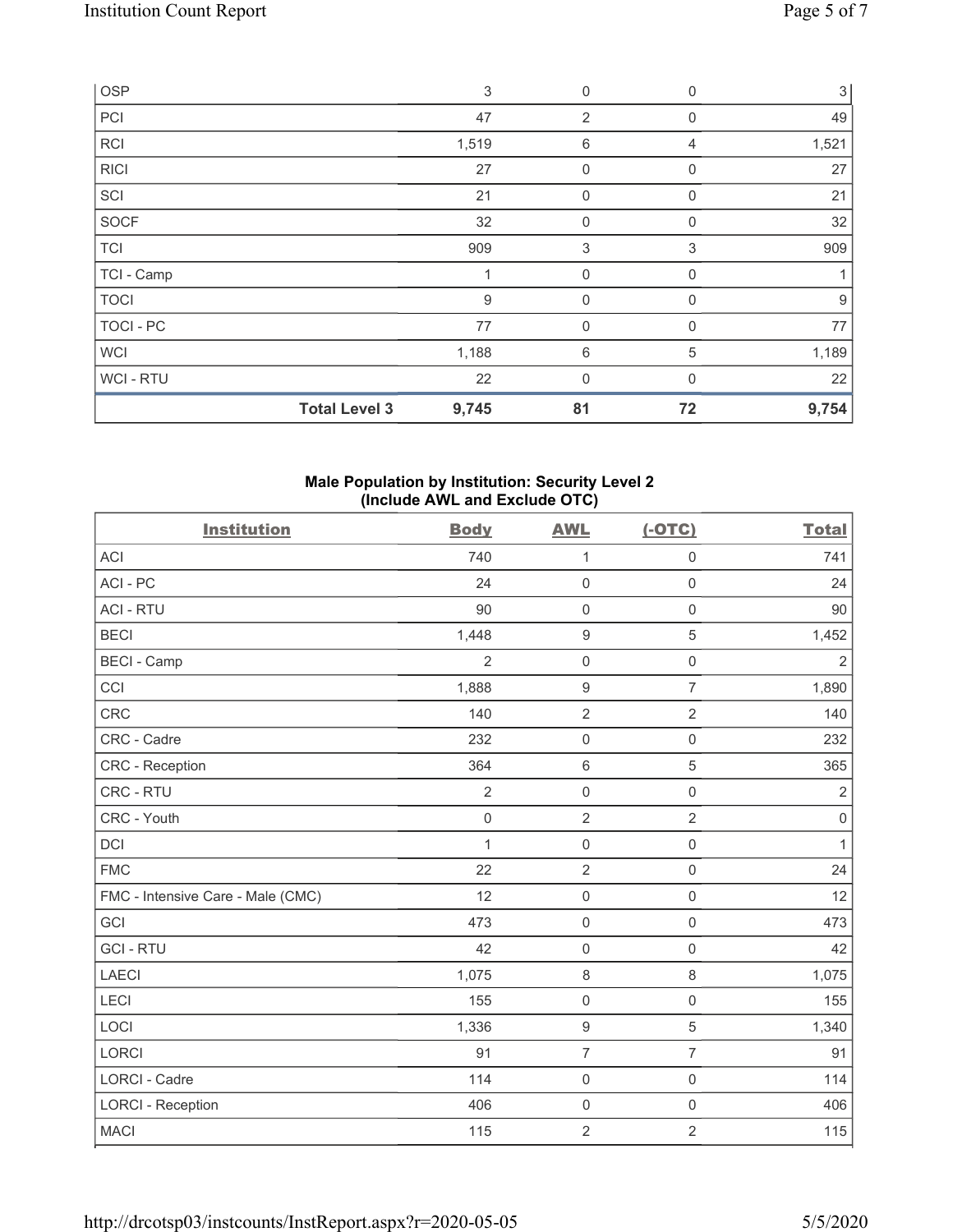| <b>MANCI</b> |                      | 102    | 1                | 1                | 102     |
|--------------|----------------------|--------|------------------|------------------|---------|
| <b>MCI</b>   |                      | 1,581  | 15               | 1                | 1,595   |
| MCI - Camp   |                      |        | 0                | 0                | 1       |
| <b>NCCI</b>  |                      | 1,041  | $\mathbf 5$      | 4                | 1,042   |
| <b>NCI</b>   |                      | 1,347  | 4                | $\overline{2}$   | 1,349   |
| <b>NEOCC</b> |                      | 58     | $\mathbf 0$      | $\boldsymbol{0}$ | 58      |
| PCI          |                      | 808    | 9                |                  | 816     |
| <b>RCI</b>   |                      | 190    | 1                | 1                | 190     |
| <b>RICI</b>  |                      | 1,319  | 9                | 7                | 1,321   |
| SCI          |                      | 1,047  | 10               | $\overline{7}$   | 1,050   |
| TCI          |                      | 55     | $\boldsymbol{0}$ | 0                | 55      |
| <b>TOCI</b>  |                      | 7      | 1                | $\mathbf 0$      | $\,8\,$ |
| TOCI - PC    |                      | 53     | $\boldsymbol{0}$ | $\mathbf 0$      | 53      |
| <b>WCI</b>   |                      | 59     | $\mathbf 0$      | $\Omega$         | 59      |
|              | <b>Total Level 2</b> | 16,440 | 112              | 67               | 16,485  |

# **Male Population by Institution: Security Level 1 (Include AWL and Exclude OTC)**

| <b>Institution</b>                | <b>Body</b>     | <b>AWL</b>          | $(-OTC)$       | <b>Total</b> |
|-----------------------------------|-----------------|---------------------|----------------|--------------|
| <b>ACI</b>                        | 572             | $\overline{2}$      | $\mathbf 0$    | 574          |
| ACI-PC                            | 9               | $\mathbf 0$         | $\mathsf 0$    | $9\,$        |
| <b>ACI - RTU</b>                  | 22              | $\mathbf 0$         | $\mathbf 0$    | 22           |
| <b>BECI</b>                       | 675             | $\,6\,$             | 3              | 678          |
| <b>BECI - Camp</b>                | 465             | $\mathsf{O}\xspace$ | 0              | 465          |
| CCI                               | 606             | $\sqrt{3}$          | $\overline{2}$ | 607          |
| <b>CRC</b>                        | 69              | $\mathbf 0$         | $\mathsf 0$    | 69           |
| CRC - Reception                   | 419             | $\sqrt{5}$          | $\overline{4}$ | 420          |
| <b>FMC</b>                        | 385             | $\overline{4}$      | $\mathbf 0$    | 389          |
| FMC - Intensive Care - Male (CMC) | 28              | $\mathbf 0$         | $\mathsf 0$    | 28           |
| GCI                               | 713             | $\,6\,$             | 3              | 716          |
| GCI - Camp                        | 588             | $\mathsf{O}\xspace$ | $\mathsf 0$    | 588          |
| <b>GCI-RTU</b>                    | 14              | $\mathbf 0$         | $\mathbf 0$    | 14           |
| <b>LAECI</b>                      | 586             | $\,6\,$             | 6              | 586          |
| LECI                              | 3               | $\mathbf{1}$        | 1              | 3            |
| LECI - Camp                       | 174             | $\mathbf 0$         | $\mathbf 0$    | 174          |
| LOCI                              | 877             | $\overline{4}$      | $\mathbf{1}$   | 880          |
| <b>LORCI</b>                      | 43              | 4                   | 3              | 44           |
| <b>LORCI - Cadre</b>              | $6\phantom{1}6$ | $\mathbf 0$         | $\mathbf 0$    | 6            |
| <b>LORCI - Reception</b>          | 535             | $\mathsf{O}\xspace$ | $\mathsf 0$    | 535          |
| MACI - Minimum                    | 1,198           | 12                  | $\mathsf g$    | 1,201        |